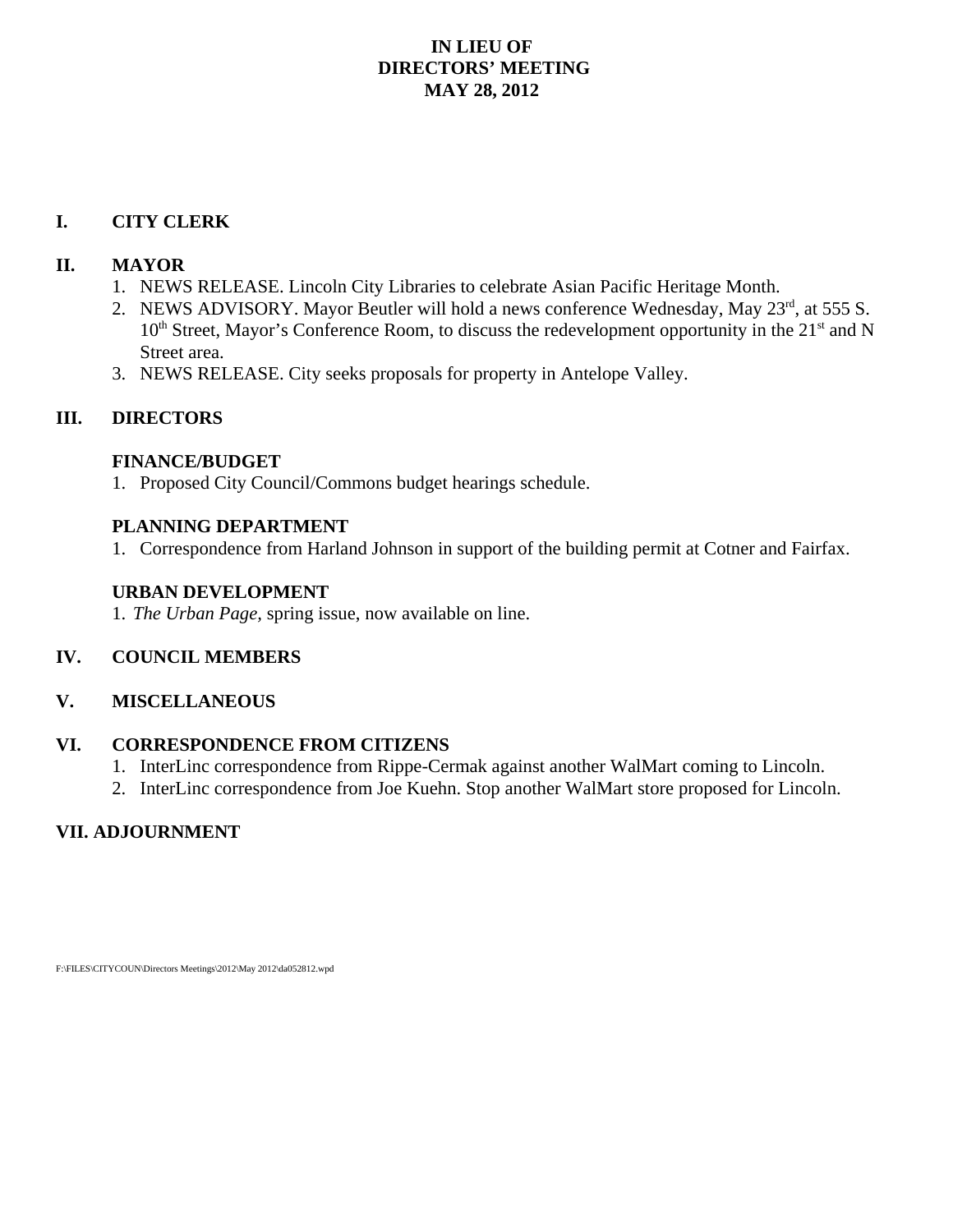# **LINCOLN CITY LIBRARIES**

136 S. 14th St., Lincoln, NE 68508, 402-441-8500

# **FOR IMMEDIATE RELEASE:** May 22, 2012 **FOR MORE INFORMATION:** Evelyn DaLao, Lincoln City Libraries, 402-441-8546

# **LINCOLN CITY LIBRARIES TO CELEBRATE ASIAN PACIFIC HERITAGE MONTH**

The public is invited to celebrate Asian Pacific Heritage Month at the Lincoln City Libraries "Read-In" from noon to 1 p.m. Wednesday, May 30 at Bennett Martin Library, 136 S. 14th St. At the Read-In, community members will share selections from the rich literary history of the Asian and Pacific Islands.

Lincoln City Libraries is part of a national initiative paying tribute to the generations of Asian and Pacific Islanders who have enriched America's history and are instrumental in its future success. Other participating organizations include the Library of Congress, National Archives and Records Administration, National Endowment for the Humanities, National Gallery of Art, National Park Service, Smithsonian Institution and the United Sates Holocaust Memorial Museum.

The Lincoln City Libraries Read-In is co-hosted by Lincoln City Libraries and the Asian Community and Cultural Center. More information on Lincoln City Libraries is available at lincolnlibraries.org. More information about Asian Pacific Heritage Month is available at http://asianpacificheritage.gov/index.html.

- 30-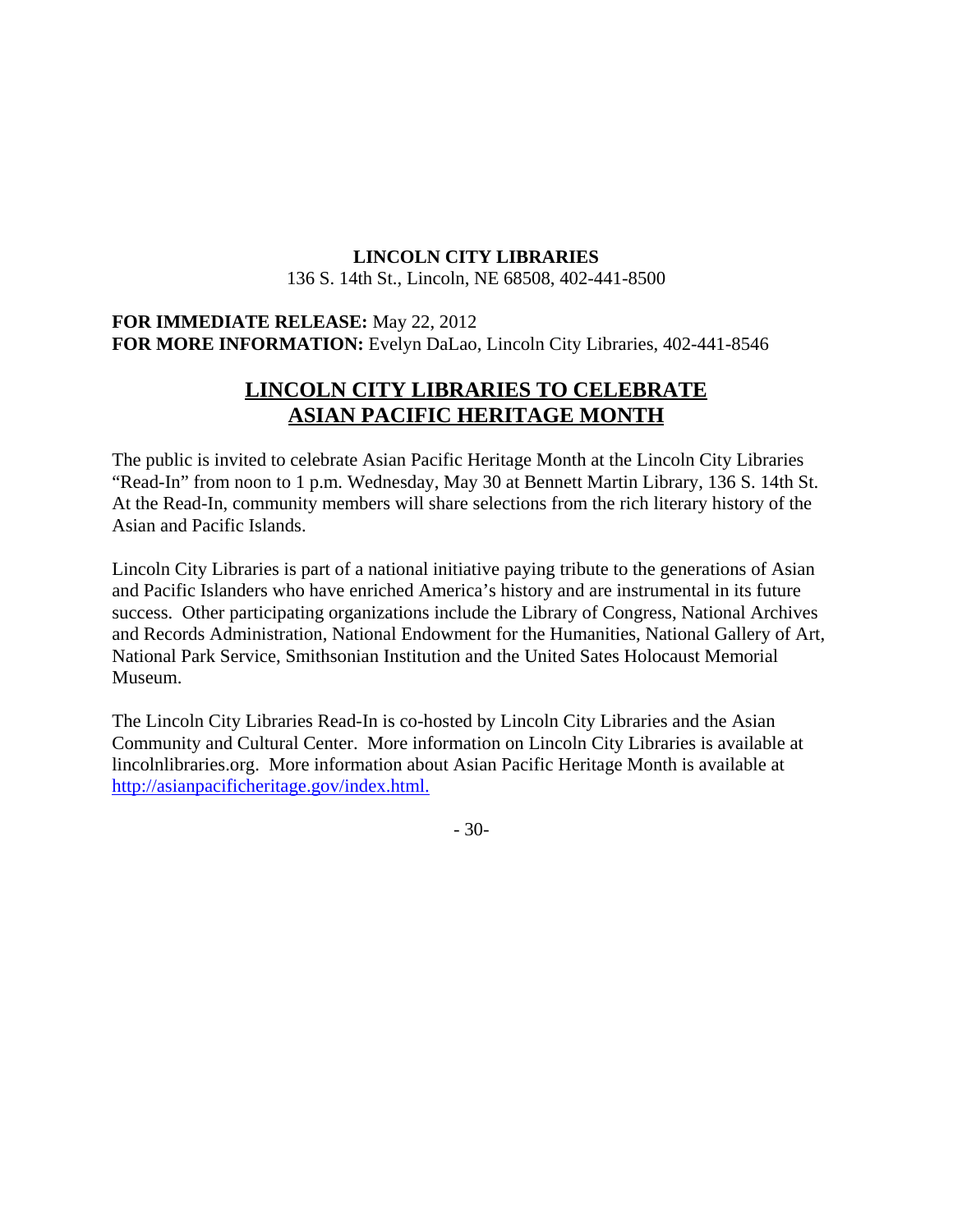## **OFFICE OF THE MAYOR**

555 South 10th Street, Lincoln, NE 68508, 402-441-7511

**DATE:** May 22, 2012 **FOR MORE INFORMATION:** Diane Gonzolas, Citizen Information Center, 402-441-7831

Mayor Chris Beutler will discuss the redevelopment opportunity in the 21st and "N" Street area at a news conference at **10 a.m. Wednesday, May 23** in the **Mayor's Conference Room, third floor of the County-City Building, 555 S. 10th St.**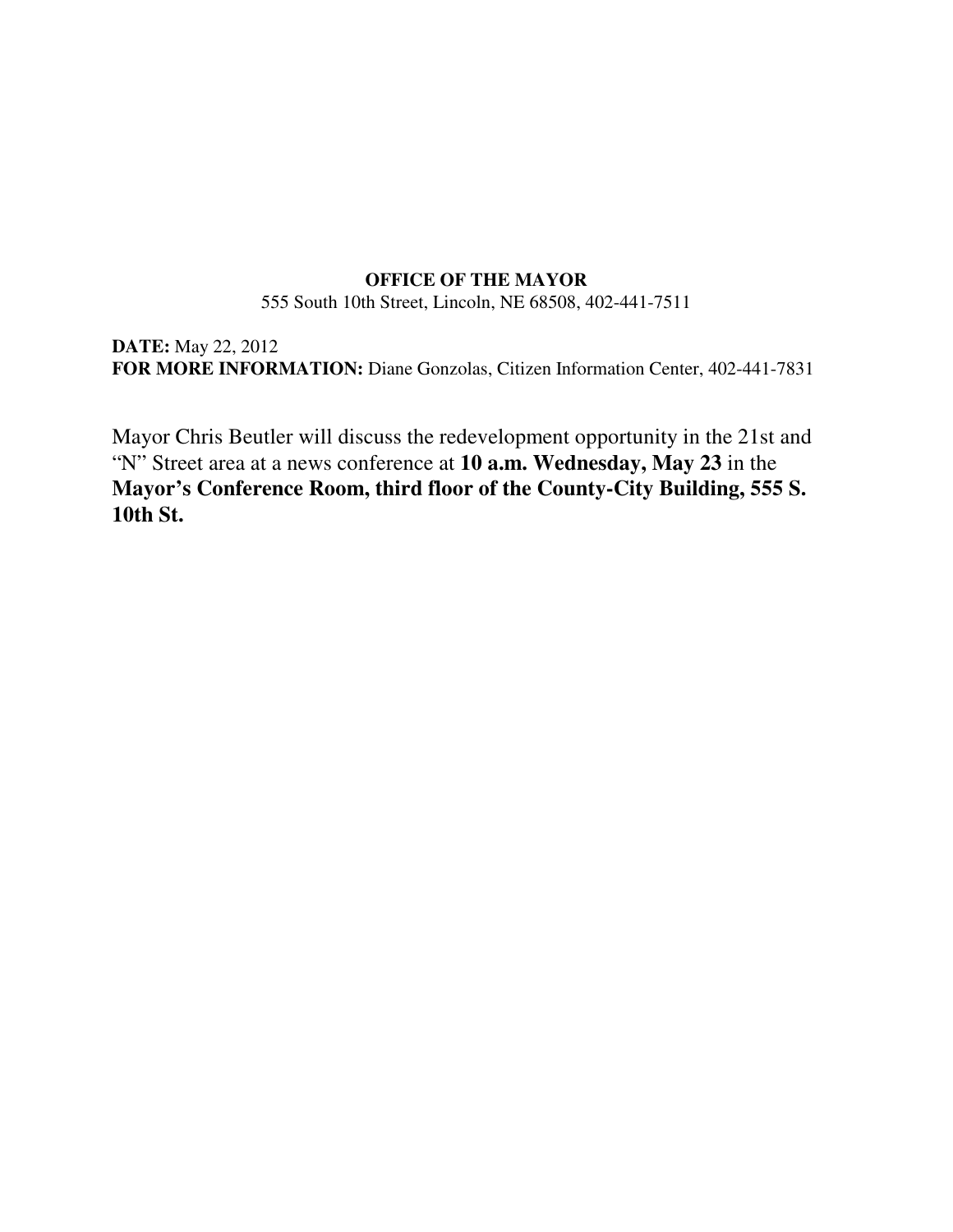# **OFFICE OF THE MAYOR**

555 South 10th Street, Lincoln, NE 68508, 402-441-7511

# **FOR IMMEDIATE RELEASE:** May 23, 2012 **FOR MORE INFORMATION:** Wynn Hjermstad, Urban Development, 402-441-8211 Nicole Fleck-Tooze, Planning, 402-441-6363

# **CITY SEEKS PROPOSALS FOR PROPERTY IN ANTELOPE VALLEY**

Mayor Chris Beutler announced today that a partnership among the City, Windstream and the Lower Platte South Natural Resources District (LPSNRD) has created a rare opportunity to make about seven contiguous acres of property in east downtown available for redevelopment. The Mayor said development of the area near 21st and "N" streets will put property back on the tax rolls, promote job growth and create another economic catalyst for the City.

"The redevelopment project has its roots in the Antelope Valley project, started nearly 15 years ago," Beutler said. "The project has pulled acres of valuable property out of the flood plain and improved traffic flow in the area, a great asset to attracting new investment. The proposed project area has investment potential largely because of the public investment made in Antelope Valley."

The Mayor said the creation of the City's Municipal Services Center (MSC) in the former Experian building also played a role. The Parks and Recreation Department will move some maintenance shops in the project area to the MSC. He said that allows the public property to become private taxable property, easing the property tax burden.

Developers have until November 1 to respond to an invitation for redevelopment proposals (IFRP) for the area, and information is available at lincoln.ne.gov (keyword: 21n). In addition to City buildings, the site includes the former Williamson building owned by the LPSNRD and a Windstream warehouse on the northeast corner of 21st and "L" streets that is no longer heavily used. (The website includes information on Windstream property adjacent to the project site that also is for sale.)

The Mayor credited City Council member Gene Carroll with seeing the potential of partnering with Windstream to create an "unparalleled opportunity."

"Windstream has long been a good corporate citizen in Lincoln and saw the potential benefit to create a really special project in east downtown," Beutler said. "They agreed to allow the City to market their properties together with the City and NRD land. We are grateful for their participation."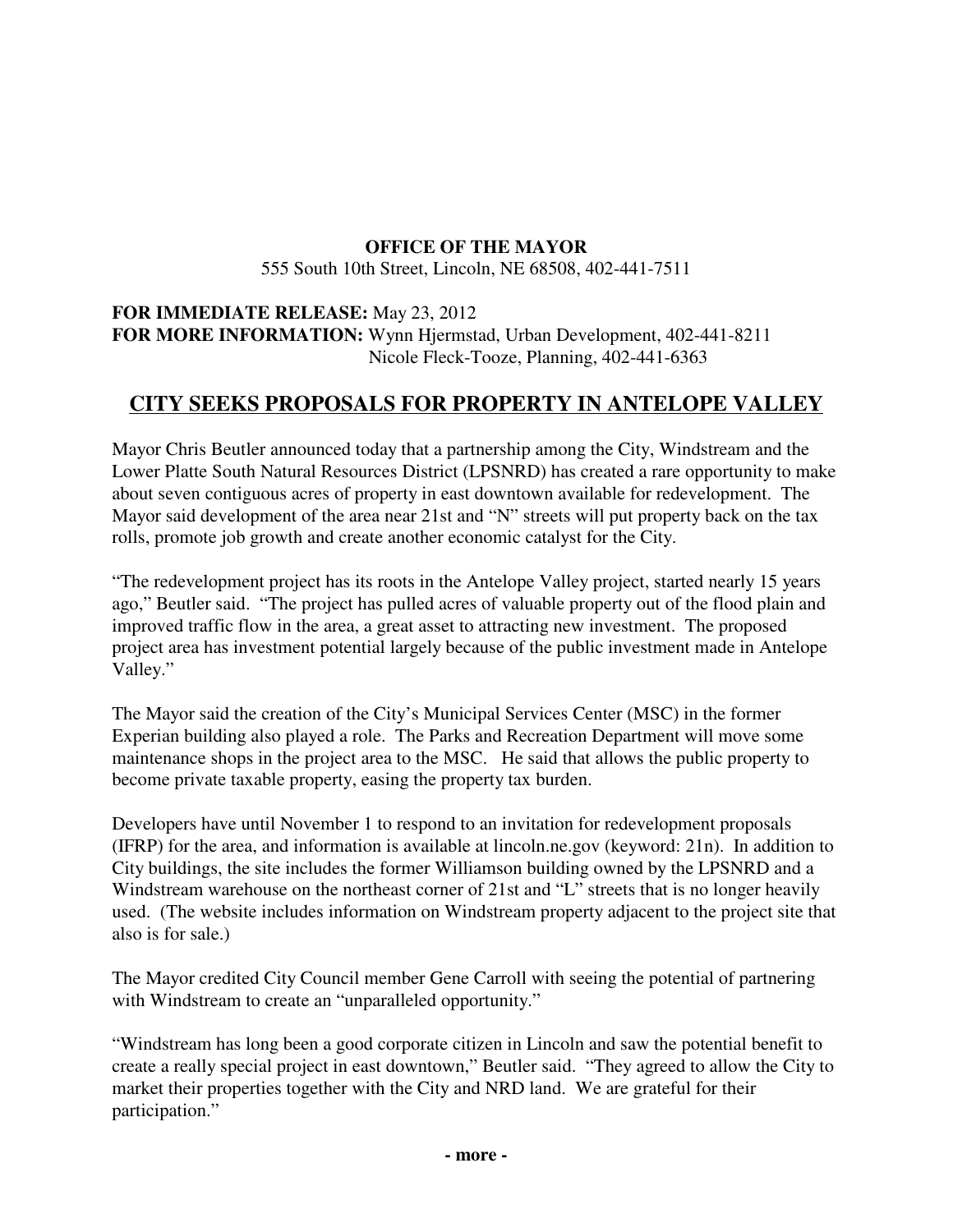**21st and "N" May 23, 2012 Page Two**

Beutler said the process emphasizes historic preservation. The City facilities include the old municipal pool bath house, a 1920s building designed by Lincoln architects Fisk and Meginnis. The Windstream warehouse also is a historic structure. The Mayor said the IFRP strongly encourages preservation and helps potential developers find the economic resources that allow preservation to contribute to the financing of a project. The Mayor also has committed to giving one seat on the project selection committee to a member of the Preservation Association of Lincoln.

- 30 -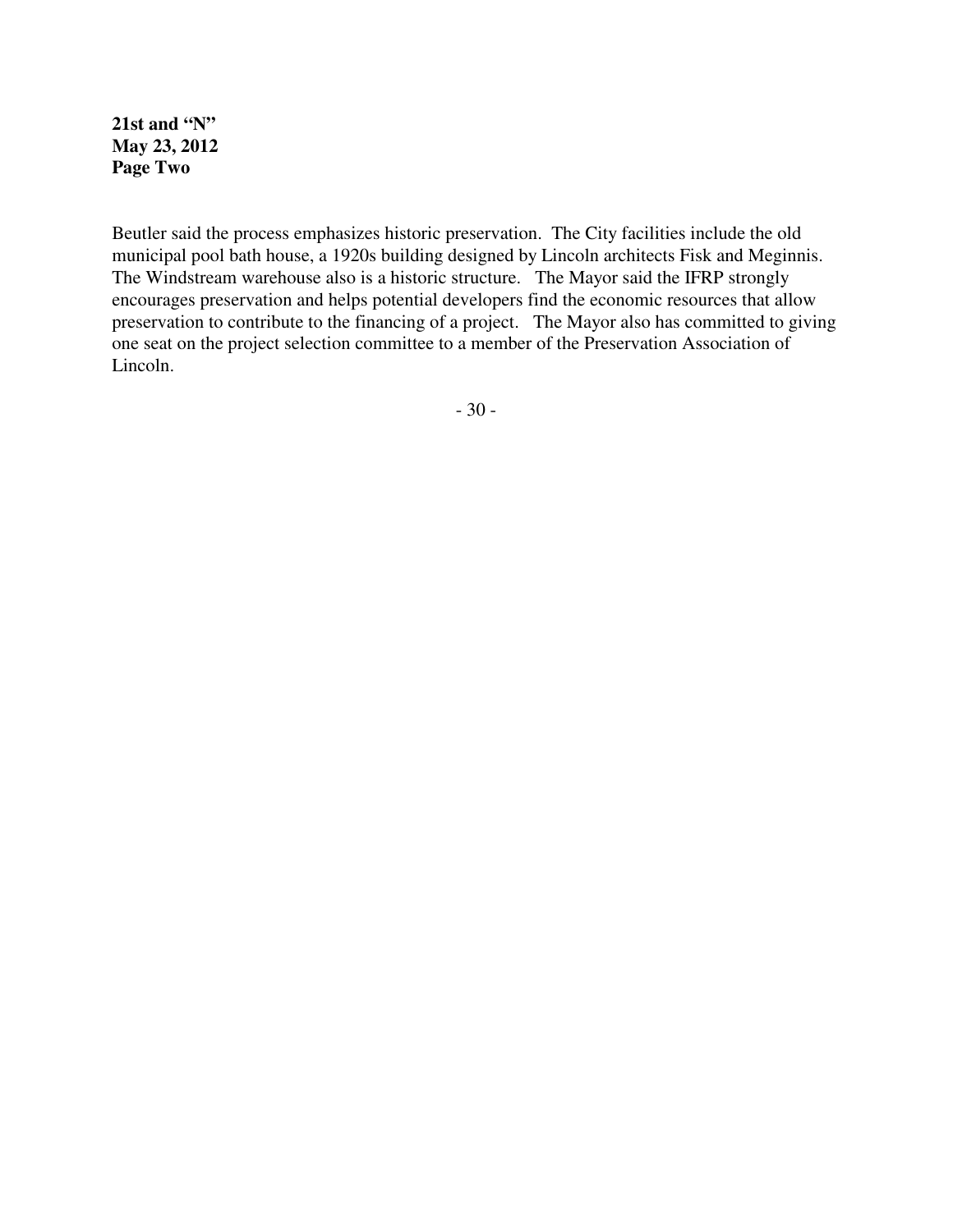#### **2012-14 CITY COUNCIL/COMMONS BUDGET HEARINGS SCHEDULE**

# **Monday, July 9, 2012 in City Council Chambers**

Release Mayor's Budget

# **COMMONS MEETINGS - Tuesday, July 10, 2012 in Conference Room 113**

1:00 – 1:15 p.m.<br>1:15 – 1:30 p.m. Information Services 1:30 – 1:45 p.m. Planning 1:45 – 2:00 p.m. Pre-Trial Diversion 2:00 – 2:15 p.m Emergency Management 2:15 – 2:30 p.m Weed Control Authority 2:30 - 2:45 p.m. Break 911 Communications and Radio Maintenance 3:00 – 3:15 p.m. Public Building Commission Personnel (Excluding Risk Management) 3:30 – 3:45 p.m. Aging Human Services and Justice Council Joint Budget Committee Recommendations

#### **Wednesday, July 11, 2012 in Conference Room 113**

| $1:00 - 1:30$ p.m. | Police/Fire                          |
|--------------------|--------------------------------------|
| $1:30 - 1:45$ p.m. | <b>Building &amp; Safety</b>         |
| $1:45 - 2:00$ p.m. | Library                              |
| $2:00 - 2:30$ p.m. | <b>Urban Development</b>             |
| $2:30 - 2:45$ p.m. | <b>Risk Management</b>               |
| $2:45 - 3:00$ p.m. | Law/Human Rights                     |
| $3:00 - 3:15$ p.m. | <b>Break</b>                         |
| $3:15 - 3:45$ p.m. | <b>Finance/Miscellaneous Budgets</b> |
| $3:45 - 4:15$ p.m. | C.I.C. / Mayor's Office              |
| $4:15 - 4:45$ p.m. | Parks & Recreation                   |
| $4:45 - 5:00$ p.m. | <b>City Council</b>                  |

# **Monday, July 16, 2012 in Conference Room 113** Noon – 2:30 p.m. Public Works & Utilities Including StarTran **Friday, July 20, 2012 in Conference Room 113** 3:30 – 5:00 p.m. City Council discussion on tentative changes to the Mayor's Recommended Budget. **Monday, July 23, 2012 in City Council Chambers** 3:00 p.m. City Council identifies & votes on tentative changes to the Mayor's

# Recommended Budget. **Tuesday, July 31, 2012** Publication of Budget Summary in media. **Monday, August 6, 2012 in City Council Chambers** 2:30 p.m. Public Hearing on the Proposed Budget. (Following a brief regular Council meeting) 6:00 p.m. Dinner BREAK 6:30 p.m. Budget Public Hearing Resumes 10:30 p.m. Budget Public Hearing Concludes **Wednesday, August 8 2012 in City Council Chambers** 3:00 p.m. City Council votes on final changes to the Mayor's Recommended Budget.

| Monday, August 20, 2012 in City Council Chambers |                             |
|--------------------------------------------------|-----------------------------|
| $3:00$ p.m.                                      | City Council adopts Budget. |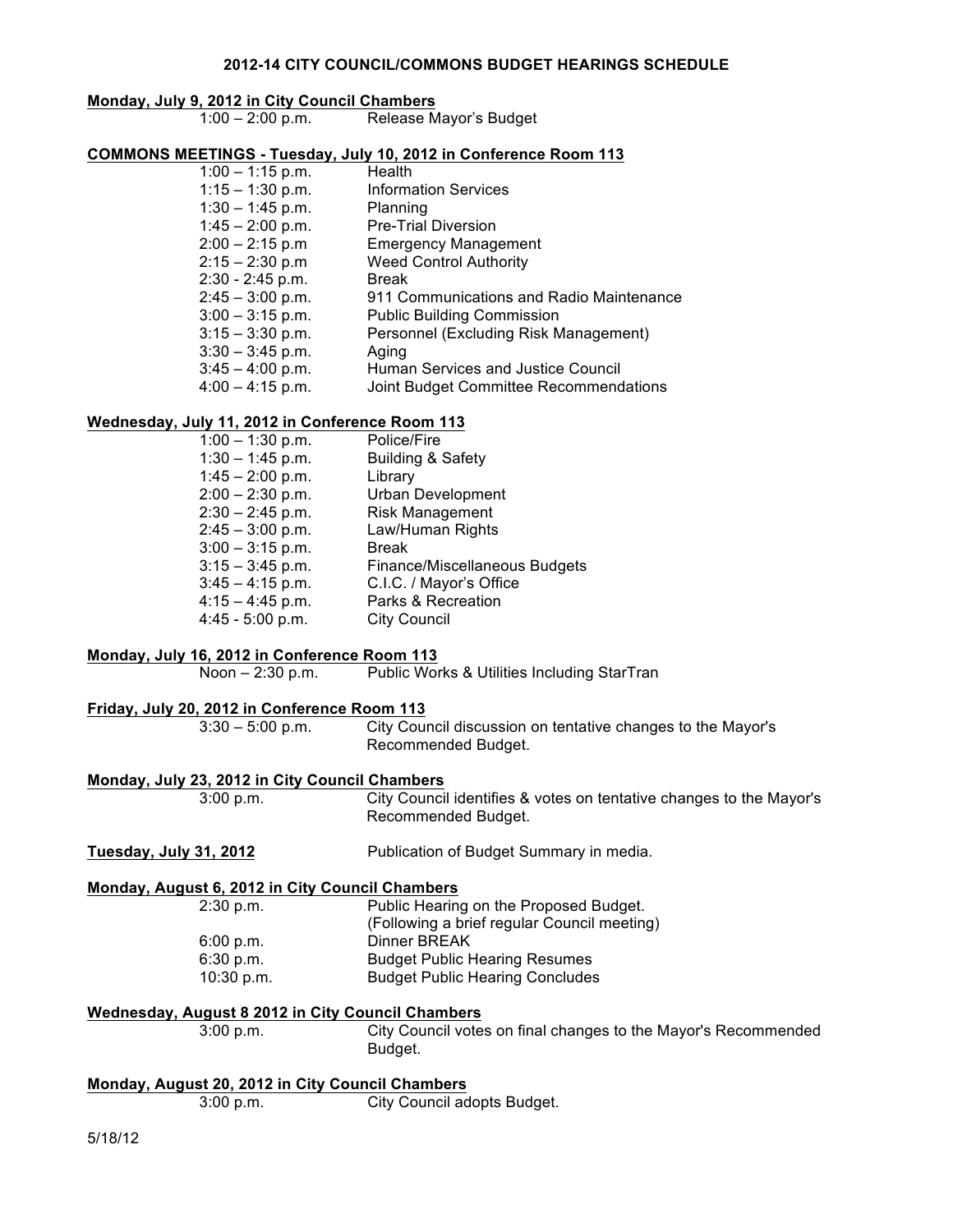#### **Jean Preister**

From: Sent: To: Subject:

Tom J. Cajka Monday, May 21, 2012 8:11 AM Jean Preister FW: Building permit Cotner & Fairfax

From: Harland Johnson [mailto:hjohn68507@aol.com] Sent: Sunday, May 20, 2012 7:16 PM To: Tom J. Cajka Subject: Building permit Cotner & Fairfax

I wish to express my support to have the old bank building made into a bakery-coffee shop. I do not feel the permit should be penalized because of parking issues. There is considerable Off street parking and when it was a hair salon, they parked on the street quite adequately. As a member of Bethany Christian Church, just down the street and a member of the Bethany Business Association I urge the city to approve the building permit. Harland Johnson 6224 Huntington 464-5307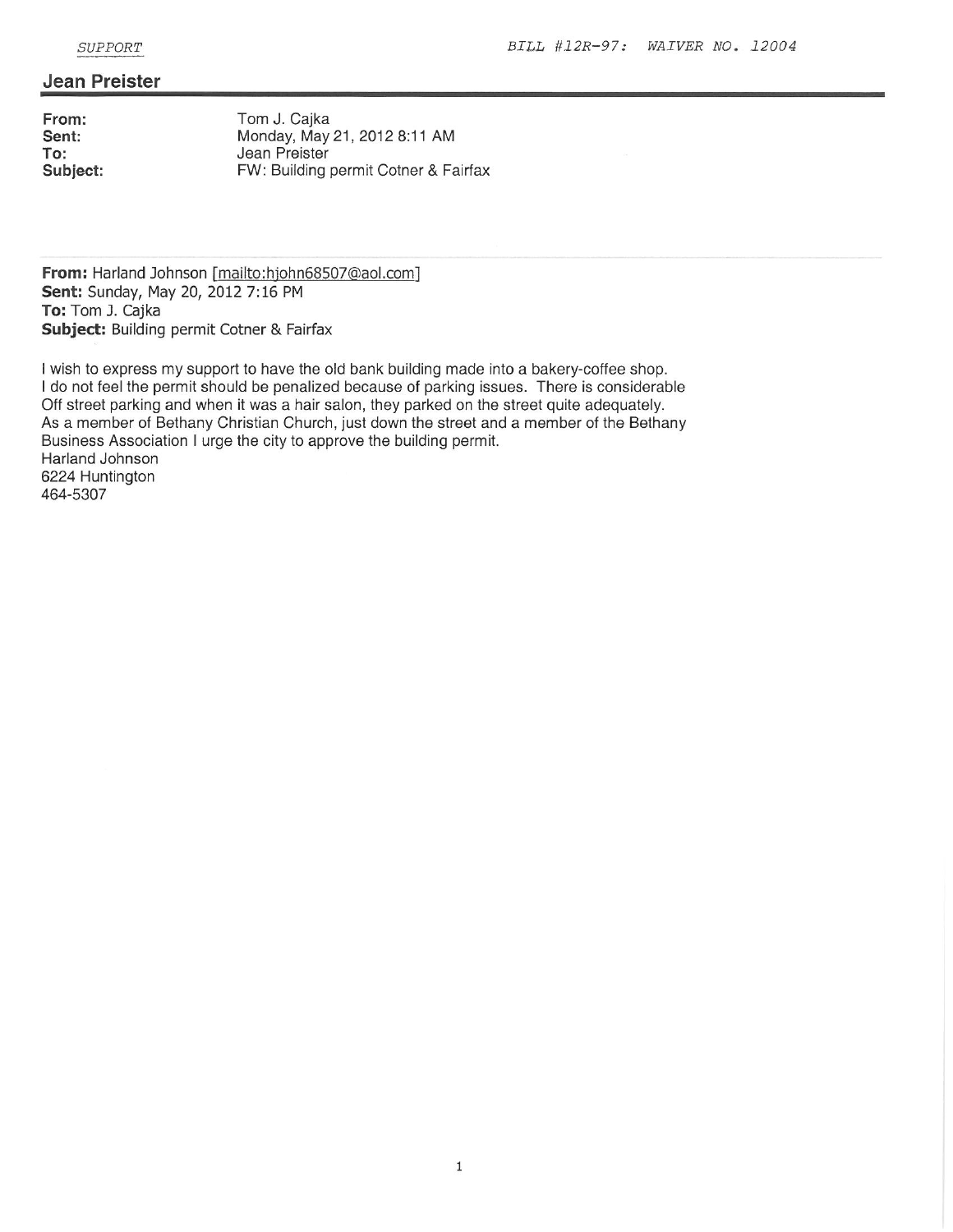# **Mary M. Meyer**

| From:    | Opal G. Doerr                  |
|----------|--------------------------------|
| Sent:    | Tuesday, May 22, 2012 9:08 AM  |
| To:      | Opal G. Doerr                  |
| Subject: | Spring Urban Page is available |

#### Hello!

The spring issue of *The Urban Page* is available at http://lincoln.ne.gov/city/urban/reports/urban‐page.htm. (Yes, just in time for summer to really kick in!). In this issue, read about:

#### *Page 1:*

Redevelopment Process – "Gardening" our built environment

#### *Page 2:*

- Antelope Creek Village First six homes all sold
- City Impact Townhomes Homes for families planned

#### *Page 3:*

- Peter Pan Park Improvements
- North  $27<sup>th</sup>$  Street Arch Installation
- Neighborhood Mini-Grants Awarded
- Construction Skills Training Available

#### *Page 4:*

- reEnergize Program Now Available Citywide
- LES Sustainable Energy Program

*The Urban Page* is the quarterly newsletter of the City of Lincoln Urban Development Department. If you would like to stop receiving this notification, just let us know -- urbandev@lincoln.ne.gov.

Opal G. Doerr Planning Assistant City of Lincoln DSC / Urban Development Dept. 555 S. 10th St, Suite 205 Lincoln, NE 68508 402-441-7852

govt contacts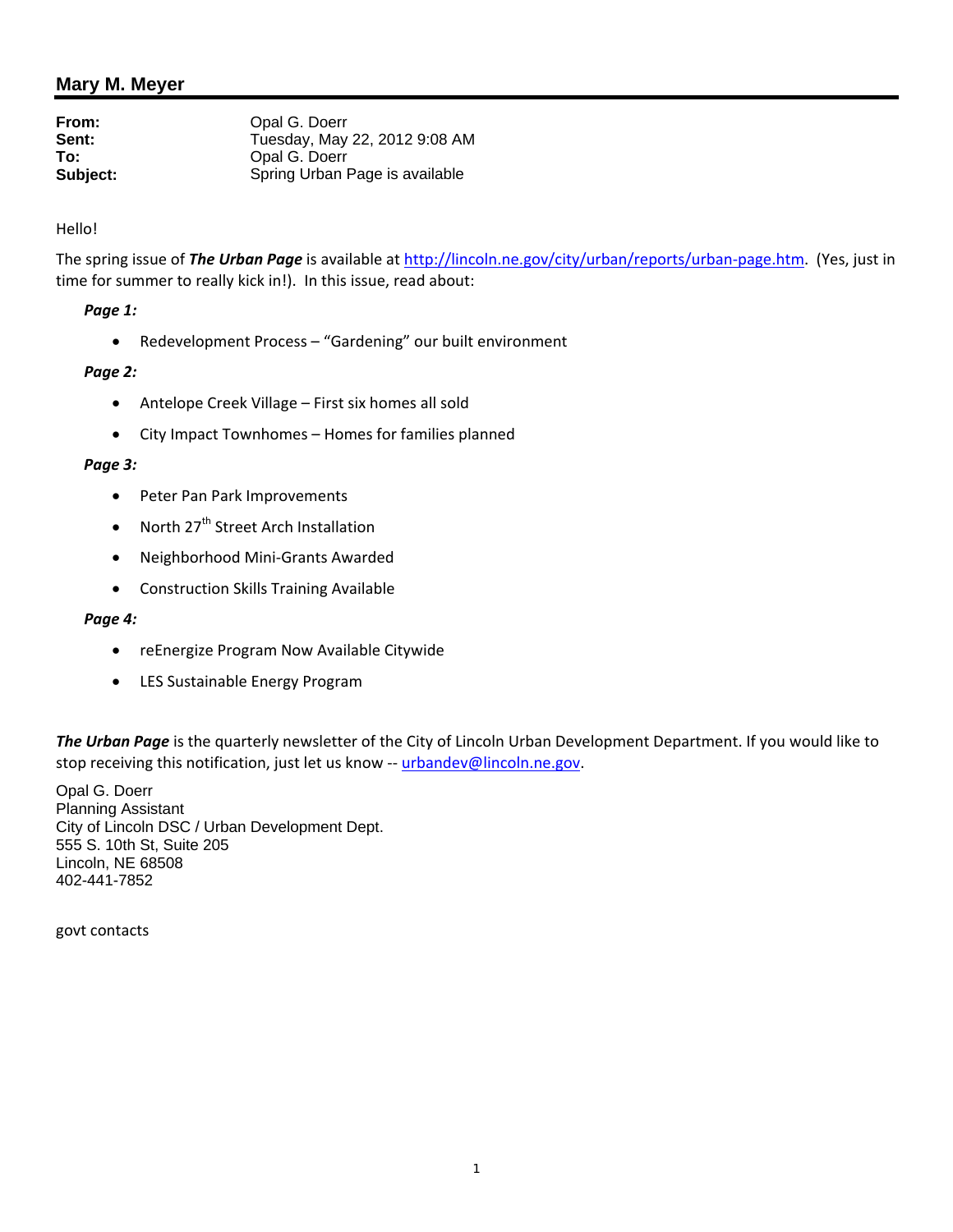### **Mary M. Meyer**

**From:** WebForm [none@lincoln.ne.gov]<br>**Sent:** Wednesday. May 23, 2012 12:18 **Sent:** Wednesday, May 23, 2012 12:18 PM **To:** Council Packet **Subject:** InterLinc: Council Feedback

InterLinc: City Council Feedback for General Council

Name: No?l Rippe-Cermak Address: 2935 Ryons St. City: Lincoln, NE 68502

Phone: (402)440‐5065 Fax: Email: nrippecermak2@unl.edu

Comment or Question:

I am very displeased that there may be another Walmart in town. I recall the "2 Is Enough" campaign - what ever happened to that?! As you know we are currently at three stores, and in my opinion that is three aplenty. While I hope this is only scuttlebutt, as a realist, I dare not get my hopes up too high. They are unsavory establishments that do little to enhance the communities that they "serve", and I do my best to avoid the areas they are in as does any conscientious consumer. Thank you for your time.

Respectfully,

No?l Rippe‐Cermak